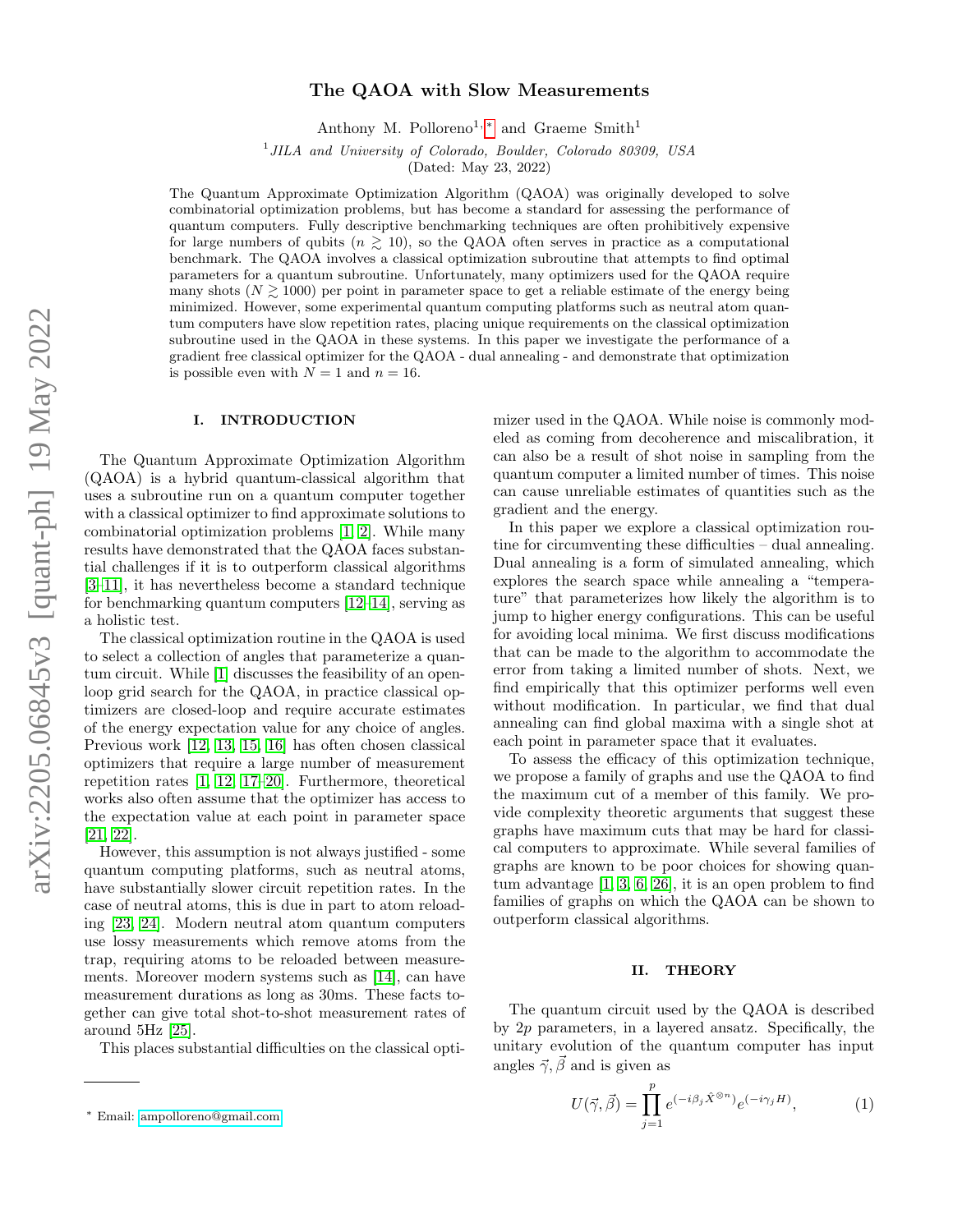where H is called the driver and  $\sigma_x^{\otimes n}$  is called the mixer. An example of this circuit is shown in Fig. [1](#page-2-0) and the details of H for the problem considered in this paper are given in Eq. [2.](#page-1-0)  $H$  is a Hamiltonian whose ground state encodes the solution an optimization problem. In this paper we consider the MAX-CUT problem, with associated Hamiltonian

<span id="page-1-0"></span>
$$
H = \sum_{(i,j)\in E} \frac{1}{2}\omega_{ij}(1+\hat{Z}_i\hat{Z}_j).
$$
 (2)

Here E is the set of edges in a graph, and  $\omega_{ij}$  are the weights for the associated edges.

The goal of the QAOA is to find optimal values of  $\vec{\gamma}$ and  $\vec{\beta}$  that minimize

<span id="page-1-1"></span>
$$
C(\vec{\gamma}, \vec{\beta}) = \left\langle + |U(\vec{\gamma}, \vec{\beta})^{\dagger} H U(\vec{\gamma}, \vec{\beta})| + \right\rangle. \tag{3}
$$

In this paper, instead of minimizing  $C(\vec{\gamma}, \vec{\beta})$  we equivalently maximize  $-C(\vec{\gamma}, \vec{\beta})$ . We will only consider the  $p = 1$  QAOA, and therefore only have  $\gamma_1$  and  $\beta_1$ . Because there is only one of each angle in the examples we consider, we will refer to them as  $\gamma$  and  $\beta$  for the rest of the paper. Numerous descriptions of the QAOA and MAX-CUT exist in the literature [\[1,](#page-4-0) [13\]](#page-4-6), and further discussion is omitted here. MAX-CUT is a common problem to consider for demonstrations of QAOA due to the locality of the Hamiltonian, requiring only two-body terms. This makes it attractive for early demonstrations of hardware such as that in [\[14\]](#page-4-5).

To find the optimal angles,  $\gamma$  and  $\beta$ , we consider simulated annealing algorithms. Simulated annealing is traditionally introduced in analogy to the metallurgical process, wherein the optimizer has a temperature which controls random fluctuations and an energy function that is used for preferentially exploring certain configurations. The system has "thermal kinetic energy", with a visiting temperature which allows it to probabilistically explore the search space while avoiding local minima. The transition between any two points has an associated hopping probability that characterizes how likely a transition between the two states is. As the temperature is lowered, exploration becomes more difficult in the presence of energy barriers.

Simulated annealing over a discrete set (such as that achieved by discretizing  $\gamma$  and  $\beta$ ) can be shown to converge to the set of global minima [\[27\]](#page-5-3). For each temperature, the hopping probabilities form a Markov chain, whose stationary distribution is given by

$$
\pi_T(i) = \frac{1}{Z_T} \exp\left(-\frac{J(i)}{T}\right) \tag{4}
$$

[\[27\]](#page-5-3), with  $Z_T$  a normalizing constant. In the limit that  $T \rightarrow 0$ , we see that this distribution concentrates around the collection of minima of J.

We further note that if the energy estimate is noisy, this convergence is not guaranteed. This can easily be seen by considering the space with two elements,  $i_1$  and  $i_2$ , and function K such that  $K(i_1) = 0$  and

$$
K(i_2) = \begin{cases} 2, & \text{with probability } 1/2\\ -1, & \text{otherwise} \end{cases} \tag{5}
$$

Taking  $J = \langle K \rangle$  to be the energy function, we see that minimum is  $i_1$ , however the stationary point of the Markov chain will be the uniform distribution over  $i_1$ ,  $i_2$ .

The algorithm can, however, be modified to maintain its convergence properties. We can model finite shot noise as a random variable for the  $k^{th}$  step in the annealing chain that depends on the state being measured,

$$
X_k = \left(\frac{1}{N} \sum_{\ell=1}^N f_\ell(x_j) - J(x_j)\right) - \left(\frac{1}{N} \sum_{\ell=1}^N f_\ell(x_i) - J(x_i)\right),\tag{6}
$$

where  $J(m) = \langle m | C | m \rangle$  and  $f_{\ell}$  is the  $\ell^{th}$  evaluation on the quantum computer - i.e. the  $\ell^{th}$  shot. One of the con-ditions for convergence given in [\[28\]](#page-5-4) is that  $\sigma_k \in o(T_k)$ , where  $\sigma_k$  is the standard deviation of  $X_k$ ,  $T_k$  is the annealing temperature and  $o(\cdot)$  is the standard asymptotic notation for a strict upper bound. Likewise in what follows,  $O(\cdot)$  denotes an asymptotic upper bound with possible equality,  $\omega(\cdot)$  denotes a strict asymptotic lower bound,  $\Omega(\cdot)$  denotes an asymptotic lower bound with possible equality and  $\Theta(\cdot)$  means both  $O(\cdot)$  and  $\Omega(\cdot)$ .

From [\[1\]](#page-4-0) we know that the values of the sampled cost function are concentrated about their mean  $C(\gamma, \beta)$ , with variance,  $\sigma^2$  upper bounded by

$$
\sigma^2 \le 2e^{\frac{(v-1)^{(2p+2)}-1}{(v-1)-1}},\tag{7}
$$

for a graph with  $e$  edges and  $v$  vertices. Thus

$$
\sigma_{\hat{\mu}}^2 = \sigma^2/N \in O(e/N),\tag{8}
$$

where  $\sigma_{\hat{\mu}}^2$  is the variance of sample mean. This shows that we should expect the number of shots required to be at worst proportional to the number of edges in the graph.

From [\[28\]](#page-5-4), we expect the modified annealing algorithm to work if  $\sqrt{N/e} \in \omega(1/T_k)$ . We will show, however, in Sec. [IV](#page-2-1) that even without modifying dual annealing, it can find the local maxima with a single shot per point in parameter space.

The implementation details of the dual annealing algorithm can be found in [\[29\]](#page-5-5) and theoretical details can be found in [\[30\]](#page-5-6). We reproduce some relevant details here. In particular, the algorithm uses a distorted Cauchy-Lorentz distribution for the "visiting temperature"

$$
g_{q_v}(\Delta x(t)) \propto \frac{[T_{q_v}(t)]^{-\frac{D}{3-q_v}}}{[1 + (q_v - 1)\frac{(\Delta x(t))^2}{[T_{q_v(t)}]^{\frac{2}{3-q_v}}}]^{\frac{1}{q_v - 1} + \frac{D-1}{2}}}, \quad (9)
$$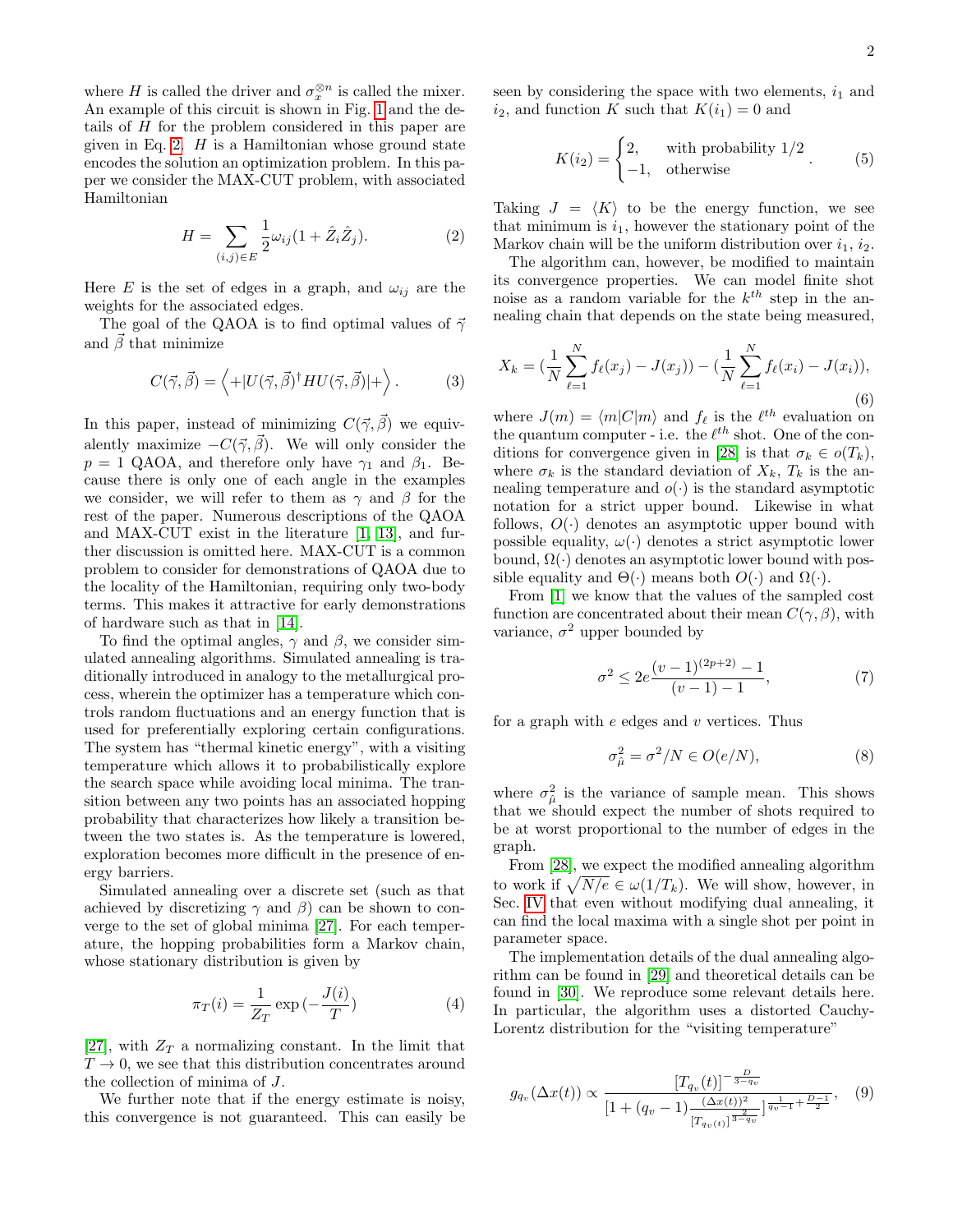

<span id="page-2-0"></span>FIG. 1. An example of a circuit implementing the QAOA from Eq. [1,](#page-0-1) using the MAX-CUT Hamiltonian in Eq. [2.](#page-1-0) In this example, we've assumed that there are only edges between nearest neighbors.

where  $x(t)$  is a jumping distance, and D is the dimension of the optimization problem [\[30\]](#page-5-6). For the  $p = 1$  QAOA  $D = 2$ , since there are only two values to optimize,  $\gamma$  and  $β$ . This temperature is annealed according to

$$
T_{q_v}(t) = T_{q_v}(1) \frac{2^{q_v - 1} - 1}{(1 + t)^{q_v - 1} - 1},
$$
\n(10)

and new points are accepted with probability

$$
p_{q_a} = \min\{1, \left[ (1 - q_a) \Delta E / T_{q_v} \right]^{\frac{1}{1 - q_a}} \}.
$$
 (11)

 $q_a$  and  $q_v$  are called the acceptance and visiting parameters, and are hyperparameters used to control how exploratory the annealing algorithm is. This annealing routine is accompanied by local search at the end of each annealing attempt and a number of restart attempts. Simulated annealing, and hence dual annealing, benefits from a wealth of analysis and convergence guarantees [\[31\]](#page-5-7).

#### <span id="page-2-2"></span>III. CHOICE OF GRAPH

While the primary purpose of this paper is to discuss the choice of classical optimizer in the QAOA, we need to choose a problem instance. So as to avoid solving a problem that is known to be trivial, we give a heuristic argument for our choice of graph. The particular problem we choose due to its simple-to-implement Hamiltonian and abundance in the quantum computing community is MAX-CUT. The difficulty of MAX-CUT depends on the family of graphs being considered, and the general problem has been well-studied classically - the Goemans-Williamson (GW) algorithm gives an optimal approximation ratio assuming the unique games conjecture [\[32–](#page-5-8)[34\]](#page-5-9). Therefore one would like to identify a collection of graphs that classical computers perform worst on.

In this work we choose random graphs  $G(v, e)$  on v vertices with e edges chosen at random from all possible edges. MAX-CUT on these graphs has a phase transition when  $e/v = 1/2$ , in the following sense: below  $1/2$  there are efficient classical algorithms for solving the problem, however above 1/2 there seem to be hard instances [\[35,](#page-5-10) [36\]](#page-5-11). Furthermore, if we consider signed graphs, then if the cover number of the positively signed edges is near  $\sqrt{v}$ , the problem becomes strongly NP hard [\[37\]](#page-5-12). A problem is strongly NP hard if the problem remains NP hard when its numerical parameters are bounded by a polynomial in the input size. This means that hard instances are, roughly speaking, easy to generate, and so in particular randomly generating instances should result in graphs that may be more challenging for classical algorithms.

The cover number of the positively signed edges is the minimum size of a subset  $V$  of the vertices, such that every edge with positive weight has at least one endpoint in  $V$ . In particular, [\[38\]](#page-5-13) shows this family is strongly NP hard for graphs with cover number  $\Omega(v^{-k})$ , with k a positive integer. We have already specified  $e \in \Theta(v)$ so that  $k = 2$  is the smallest k that is guaranteed to be compatible. This suggests that algorithms like the GW algorithm may perform less favorably on these graphs. An example of this graph is shown in Fig. [2.](#page-3-0) Similar graphs have been considered in [\[22\]](#page-4-12).

#### <span id="page-2-1"></span>IV. NUMERICS

We simulate the  $p = 1$  QAOA on a graph sampled from the family of graphs discussed in Sec. [III](#page-2-2) using quimb [\[39\]](#page-5-14). We emphasize that the purpose of this paper is to demonstrate the performance of the optimizers with low shot rates. The  $p = 1$  QAOA has been wellstudied, and its performance is well-understood analytically [\[1,](#page-4-0) [40,](#page-5-15) [41\]](#page-5-16). Thus, our emphasis is that these techniques allow for the demonstration and benchmarking of a quantum computer - for the case of  $p = 1$  optimization, one should use the known-optimal choice of angles if the goal is produce a best approximate solution to the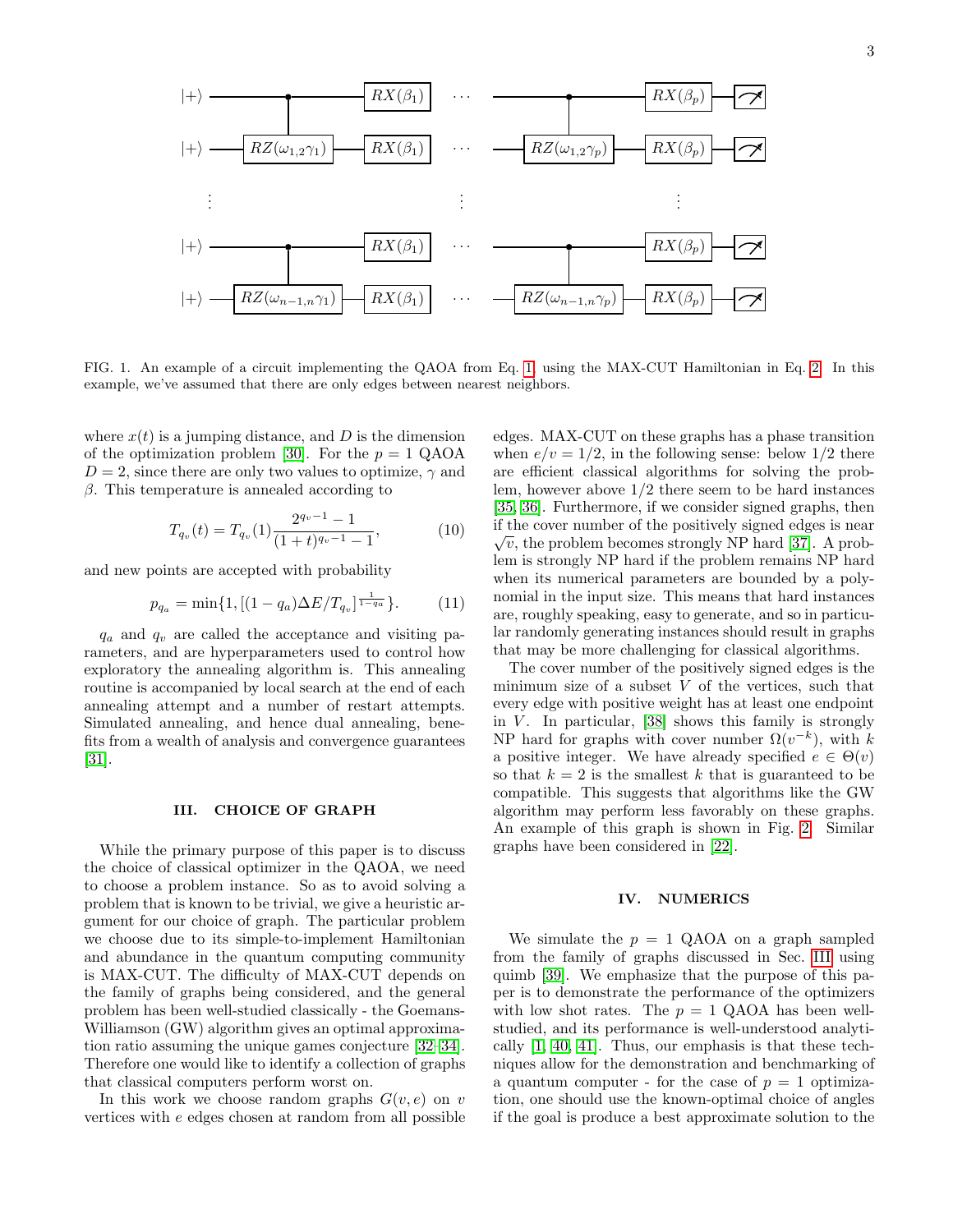

<span id="page-3-0"></span>FIG. 2. Example Graph from Section [III.](#page-2-2) Above we see a graph on  $v = 20$  vertices, generated according to the distribution described in Sec. [III.](#page-2-2) Edgeless vertices are omitted from the figure. We sample  $e = 3v/5$  edges at random, and edge weights are chosen uniformly at random from [−1, 1].

problem being studied. In certain problem instances of MAX-CUT, we can reduce the search space for both  $\gamma$ and  $\beta$  to the range  $[0, \pi]$  [\[17\]](#page-4-9). In general we see this is not possible, since scaling the edge weight by a factor of  $1/c$  moves the maximum in  $\gamma$  by a factor of c. Nevertheless, we restrict our search space, since we are interested primarily showing that optimization is possible. For our example, we choose a graph on  $v = 20$  vertices, which has  $n = 16$  qubits that interact with at least one other qubit. We note that  $n = 16$  is a non-trivial example for initial demonstrations of new quantum computing architectures [\[14\]](#page-4-5).

The particular graph considered in this section is shown in Fig. [2,](#page-3-0) and is sampled from the distribution described in Sec. [III.](#page-2-2) The graph is chosen from a distribution with  $e = \frac{3v}{5}$  edges, with  $v = 20$ , and therefore only contains 16 vertices with edges. Such a graph would be useful for demonstrating the QAOA on an architecture of a  $4 \times 4$  grid of atoms. As mentioned in Sec. [II,](#page-0-2) rather than minimizing Eq. [3,](#page-1-1) we maximize  $-C(\gamma, \beta)$ .

In Fig. [3](#page-3-1) we see the performance of dual annealing on the graph in Fig. [2.](#page-3-0) We use one shot per point in parameter space  $(N = 1)$  and allow the dual annealing algorithm ten opportunities to restart and re-anneal. In total the optimizer sampled 326 times. For a clock rate of 5Hz this would take just over a minute to run. Fig. [3](#page-3-1) also provides two kernel density estimates of the distribution of sampled points which highlights that there are two distinct attractors over  $\beta$ , and one over  $\gamma$ , corresponding to the optima of the landscape. Kernel density estimates use Gaussian kernels to produce a non-parametric estimate of the sampling distribution that is given by

$$
\hat{f}_h(x) = \frac{1}{nh} \sum \exp(-(x - x_i)^2/h^2), \quad (12)
$$



<span id="page-3-1"></span>FIG. 3. Optimization using dual annealing. Each white point corresponds to a single shot measured by dual annealing. The kernel density estimates show peaks corresponding to the local maxima, demonstrating that optimizer preferentially samples from higher energies. Moreover, the red star shows the final sampled point which lies near a global maximum.

where the bandwidth  $h$  given by

$$
h = n^{-1/(d+4)},\tag{13}
$$

and n is the number of samples  $(326)$  and d is the dimension (1) as suggested in [\[42\]](#page-5-17). This demonstrates that the dual annealing optimizer not only can find a good cut, but also is taking advantage of the structure of the optimization landscape.

Another interesting feature of single-shot optimization, which we leave to future work, is the behavior of the single-shot performance statistics. While many optimizers attempt to estimate and maximize the QAOA energy, the goal of the QAOA is to optimize the single best observed bitstring. The shot to shot energy is plotted against the cumulative best energy in Fig[.4.](#page-4-15) While the optimizer quickly finds a good cut and Fig. [3](#page-3-1) shows that the optimizer samples preferentially from the basins of attraction of the optima, it can be seen that the single shot data varies substantially. The maximum value in the grid of values produced in Fig. [3](#page-3-1) is 3.78, however the optimum reported by the optimizer is 4.13. This is in fact the sum of the positive weights, and hence the maximum cut.

We see that dual annealing is able to perform with just a single shot per choice of angle pair  $\gamma$  and  $\beta$ . For quantum computers with low shot rates this provides a tractable method for performing closed-loop quantumclassical optimization, with noisy estimates of the energy at each point.

#### V. CONCLUSION

Due to its easy implementation and interpretation, the QAOA is an appealing holistic benchmark for quantum computers. However, different quantum computing architectures place different requirements on the classical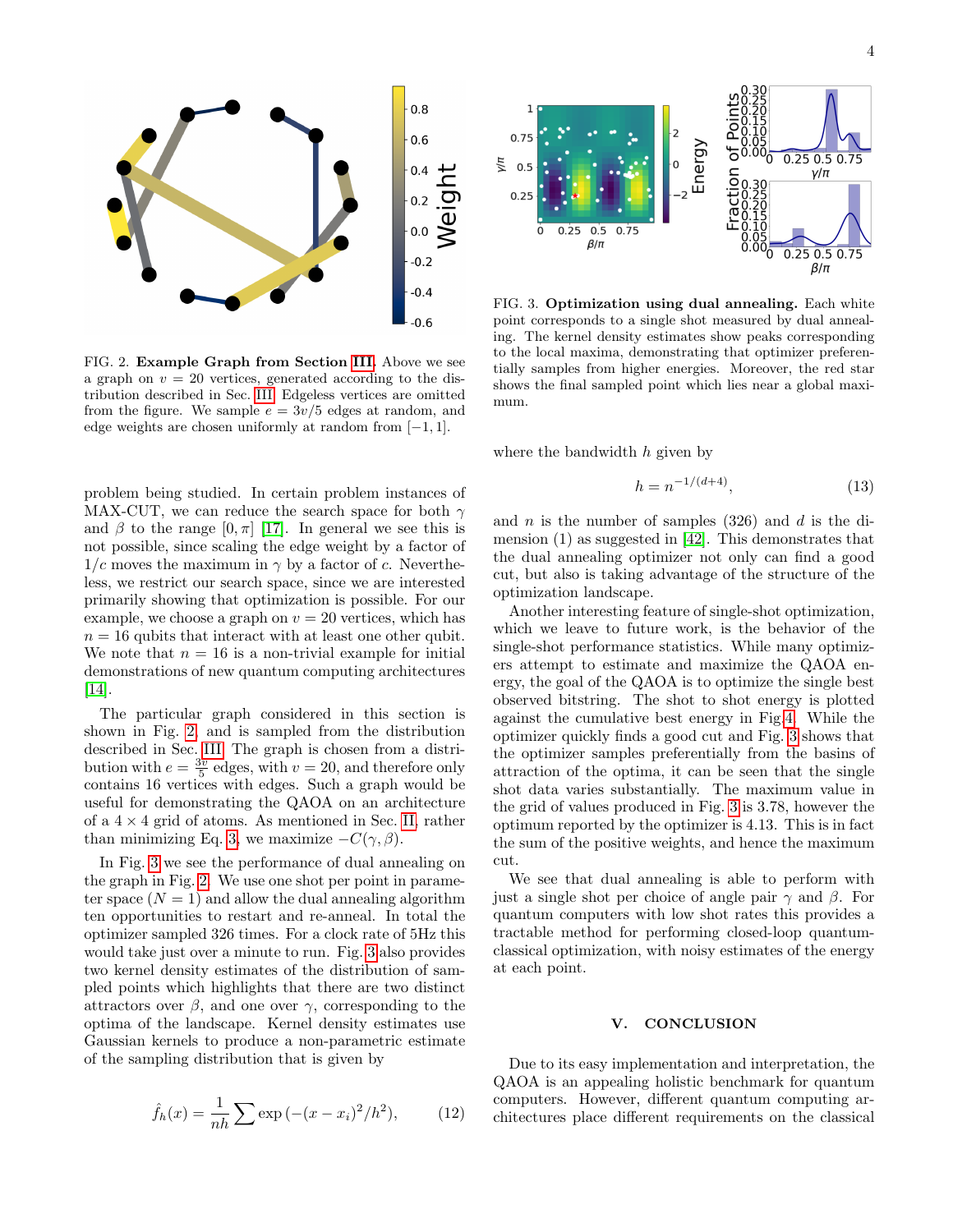

<span id="page-4-15"></span>FIG. 4. Cumulative maximum statistics. The orange line plots all 326 points sampled by the dual annealing optimizer, while the blue is the maximum cut seen so far. While Fig. [3](#page-3-1) shows that the optimizer preferentially samples from higher energies, this figure shows that the single shot data can vary substantially. Despite this, the optimizer quickly finds a good cut.

optimization subroutine of the QAOA. In particular, neutral atom quantum computers often have substantially slower measurement rates than conventional superconducting quantum computers. To use the QAOA as a benchmark for these platforms thus requires choosing a classical optimizer that can use noisy estimates of the QAOA energy.

In this paper, we have demonstrated an optimization technique that is well-suited for this problem, dual annealing. Dual annealing searches the parameter space in a thermal way, accepting transitions if the cost is lower

- <span id="page-4-0"></span>[1] E. Farhi, J. Goldstone, and S. Gutmann, arXiv preprint arXiv:1411.4028 (2014).
- <span id="page-4-1"></span>[2] S. Hadfield, Z. Wang, B. O'gorman, E. G. Rieffel, D. Venturelli, and R. Biswas, Algorithms 12, 34 (2019).
- <span id="page-4-2"></span>[3] J. Wurtz and P. J. Love, arXiv preprint arXiv:2010.11209 (2020).
- [4] G. González-García, R. Trivedi, and J. I. Cirac, arXiv preprint arXiv:2203.15632 (2022).
- [5] S. Bravyi, A. Kliesch, R. Koenig, and E. Tang, Physical review letters 125, 260505 (2020).
- <span id="page-4-14"></span>[6] E. Farhi, D. Gamarnik, and S. Gutmann, arXiv preprint arXiv:2004.09002 (2020).
- [7] L. Bittel and M. Kliesch, Physical Review Letters 127, 120502 (2021).
- [8] M. B. Hastings, arXiv preprint arXiv:1905.07047 (2019).
- [9] M. B. Hastings, arXiv preprint arXiv:2111.12641 (2021).
- [10] V. Akshay, H. Philathong, M. E. Morales, and J. D. Biamonte, Physical review letters 124, 090504 (2020).
- <span id="page-4-3"></span>[11] G. G. Guerreschi and A. Y. Matsuura, Scientific reports 9, 1 (2019).
- <span id="page-4-4"></span>[12] M. P. Harrigan, K. J. Sung, M. Neeley, K. J. Satzinger, F. Arute, K. Arya, J. Atalaya, J. C. Bardin, R. Barends, S. Boixo, et al., Nature Physics 17, 332 (2021).
- <span id="page-4-6"></span>[13] J. S. Otterbach, R. Manenti, N. Alidoust, A. Bestwick, M. Block, B. Bloom, S. Caldwell, N. Didier, E. S. Fried, S. Hong, et al., arXiv preprint arXiv:1712.05771 (2017).

or if the annealing temperature is sufficiently high to allow jumps to worse points. We have shown that this algorithm can use a single shot per point in parameter space while still finding good cut values for the MAX-CUT problem on as many as  $n = 16$  qubits.

Additionally, we have suggested a new family of graphs which have a phase transition in their known classical hardness. There are several straightforward analyses to extend this work - including realistic noise models, scaling to larger numbers of qubits and extending the algorithm considered here to model the shot uncertainty explicitly [\[28\]](#page-5-4), as described in Sec. [II.](#page-0-2) Finally, while the intention of this work was to discuss the optimizer choice for demonstrating the performance of NISQ hardware, and thus focused on  $p = 1$ , exploring the increased dimensionality of the search space for higher  $p$  is an interesting direction for future research.

#### VI. ACKNOWLEDGEMENTS

AMP thanks Danylo Lykov for suggesting quimb and Hari Krovi for suggesting the particular choice of graph. AMP also thanks Mark Saffman for providing details about the experiment in [\[14\]](#page-4-5). This material is based upon work supported by the Defense Advanced Research Projects Agency (DARPA) under Contract No. HR001120C0068. AMP acknowledges funding from a NASA Space Technology Graduate Research Opportunity award.

- <span id="page-4-5"></span>[14] T. Graham, Y. Song, J. Scott, C. Poole, L. Phuttitarn, K. Jooya, P. Eichler, X. Jiang, A. Marra, B. Grinkemeyer, et al., arXiv preprint arXiv:2112.14589 (2021).
- <span id="page-4-7"></span>[15] G. Pagano, A. Bapat, P. Becker, K. S. Collins, A. De, P. W. Hess, H. B. Kaplan, A. Kyprianidis, W. L. Tan, C. Baldwin, et al., Proceedings of the National Academy of Sciences 117, 25396 (2020).
- <span id="page-4-8"></span>[16] M. Hodson, B. Ruck, H. Ong, D. Garvin, and S. Dulman, arXiv preprint arXiv:1911.05296 (2019).
- <span id="page-4-9"></span>[17] L. Zhou, S.-T. Wang, S. Choi, H. Pichler, and M. D. Lukin, Physical Review X 10, 021067 (2020).
- [18] R. Shaydulin and Y. Alexeev, in 2019 tenth international green and sustainable computing conference  $(IGSC)$  (IEEE, 2019) pp. 1–6.
- [19] Y. Alexeev, S. Khairy, R. Shaydulin, L. Cincio, and P. Balaprakash, Bulletin of the American Physical Society 65 (2020).
- <span id="page-4-10"></span>[20] R. Shaydulin, I. Safro, and J. Larson, in 2019 IEEE high performance extreme computing conference (HPEC) (IEEE, 2019) pp. 1–8.
- <span id="page-4-11"></span>[21] M. Streif, S. Yarkoni, A. Skolik, F. Neukart, and M. Leib, Physical Review A 104, 012403 (2021).
- <span id="page-4-12"></span>[22] R. Tate, M. Farhadi, C. Herold, G. Mohler, and S. Gupta, arXiv preprint arXiv:2010.14021 (2020).
- <span id="page-4-13"></span>[23] J. M. Baker, A. Litteken, C. Duckering, H. Hoffmann, H. Bernien, and F. T. Chong, in 2021 ACM/IEEE 48th